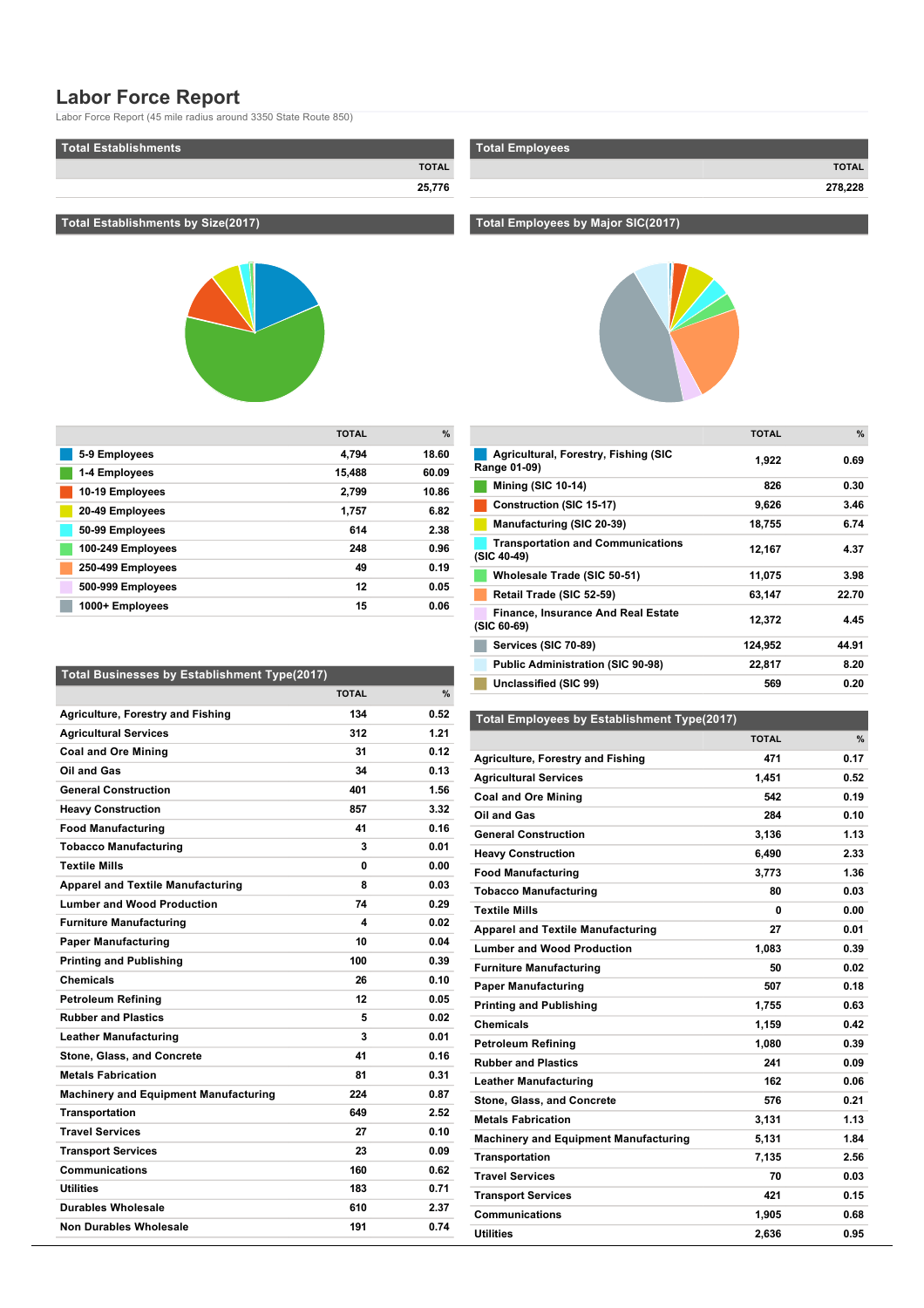| Building Materials, Hardware and Garden      | 303   | 1.18  |
|----------------------------------------------|-------|-------|
| <b>General Merchandise Stores</b>            | 236   | 0.92  |
| <b>Food Markets</b>                          | 170   | 0.66  |
| <b>Convenience Stores</b>                    | 229   | 0.89  |
| <b>Other Food Stores</b>                     | 139   | 0.54  |
| <b>Auto Dealers and Gas Stations</b>         | 829   | 3.22  |
| <b>Clothing Stores</b>                       | 203   | 0.79  |
| <b>Furniture Stores</b>                      | 102   | 0.40  |
| <b>Home Furnishings</b>                      | 101   | 0.39  |
| <b>Electronics and Computer Stores</b>       | 52    | 0.20  |
| <b>Music Stores</b>                          | 31    | 0.12  |
| <b>Restaurants</b>                           | 868   | 3.37  |
| <b>Other Food Service</b>                    | 378   | 1.47  |
| Bars                                         | 91    | 0.35  |
| <b>Drug Stores</b>                           | 202   | 0.78  |
| <b>Liquor Stores</b>                         | 45    | 0.17  |
| <b>Specialty Stores</b>                      | 903   | 3.50  |
| <b>Catalog and Direct Sales</b>              | 51    | 0.20  |
| <b>Banks and Financial Institutions</b>      | 1,622 | 6.29  |
| <b>Insurance Carriers</b>                    | 26    | 0.10  |
| <b>Insurance Agents and Brokers</b>          | 654   | 2.54  |
| <b>Real Estate</b>                           | 758   | 2.94  |
| <b>Hotels and Lodging</b>                    | 221   | 0.86  |
| Dry Cleaning and Laundry                     | 83    | 0.32  |
| <b>Beauty and Barber Shops</b>               | 525   | 2.04  |
| <b>Other Personal Service</b>                | 418   | 1.62  |
| Advertising                                  | 39    | 0.15  |
| <b>Computer Services</b>                     | 120   | 0.47  |
| <b>Other Business Services</b>               | 602   | 2.34  |
| <b>Auto Repair/Services</b>                  | 678   | 2.63  |
| <b>Miscellaneous Repair Services</b>         | 199   | 0.77  |
| <b>Motion Pictures</b>                       | 128   | 0.50  |
| <b>Entertainment and Recreation Services</b> | 308   | 1.19  |
| <b>Health and Medical Services</b>           | 3,518 | 13.65 |
| <b>Hospitals</b>                             | 450   | 1.75  |
| <b>Legal Services</b>                        | 485   | 1.88  |
| <b>Primary and Secondary Education</b>       | 464   | 1.80  |
| <b>Colleges and Universities</b>             | 106   | 0.41  |
| <b>Social Services</b>                       | 835   | 3.24  |
| <b>Child Care Services</b>                   | 141   | 0.55  |
| <b>Museums and Zoos</b>                      | 30    | 0.12  |
| <b>Membership Organizations</b>              | 1,519 | 5.89  |
| <b>Professional Services</b>                 | 561   | 2.18  |
| Government                                   | 1,511 | 5.86  |
| <b>Unclassified Establishments</b>           | 463   | 1.80  |
|                                              |       |       |

#### **Real Estate 3,067 1.10 Hotels and Lodging 1,929 0.69 Dry Cleaning and Laundry <b>443 16 16 443 0.16 Beauty and Barber Shops 1,855 0.67 Other Personal Service 1,674 0.60 Advertising 260 0.09 Computer Services 658 0.24 Other Business Services 5,280 1.90 Auto Repair/Services 2,529 0.91 Miscellaneous Repair Services 790 0.28 Motion Pictures 723 0.26 Entertainment and Recreation Services 3,232 1.16 Health and Medical Services 18,257 6.56 Hospitals 30,802 11.07 Legal Services 1,729 0.62 Primary and Secondary Education 18,548 6.67 Colleges and Universities 9,093 3.27 Social Services 9,878 3.55 Child Care Services 1,947 0.70 Museums and Zoos 148 0.05 Membership Organizations 5,566 2.00 Professional Services 4,181 1.50 Government 22,817 8.20 Unclassified Establishments 569 0.20**

**Durables Wholesale 7,557 2.72 Non Durables Wholesale 3,518 1.26 Building Materials, Hardware and Garden 3,547 1.27 General Merchandise Stores 8,519 3.06 Food Markets 4,721 1.70 Convenience Stores 2,109 0.76 Other Food Stores 1,167 0.42 Auto Dealers and Gas Stations 7,456 2.68 Clothing Stores 1,533 0.55 Furniture Stores 866 0.31 Home Furnishings 738 0.27 Electronics and Computer Stores 1,334 0.48 Music Stores 187 0.07 Restaurants 17,625 6.33 Other Food Service 4,479 1.61 Bars 511 0.18 Drug Stores 2,417 0.87 Liquor Stores 239 0.09 Specialty Stores 4,617 1.66 Catalog and Direct Sales 1,082 0.39 Banks and Financial Institutions 6,147 2.21 Insurance Carriers 103 0.04 Insurance Agents and Brokers 3,055 1.10**

#### **Total Businesses by NAICS(2017)**

|                                          | <b>TOTAL</b> | %    |
|------------------------------------------|--------------|------|
| <b>Agriculture, Forestry and Fishing</b> | 176          | 0.68 |
| <b>Agricultural Services</b>             | 0            | 0.00 |
| <b>Coal and Ore Mining</b>               | 45           | 0.17 |
| Oil and Gas                              | 15           | 0.06 |
| <b>General Construction</b>              | 1,217        | 4.72 |
| <b>Heavy Construction</b>                | 100          | 0.39 |
| <b>Food Manufacturing</b>                | 73           | 0.28 |
| <b>Beverage and Tobacco Products</b>     | 21           | 0.08 |
| <b>Textile Mills</b>                     | 0            | 0.00 |
| <b>Textile Products</b>                  | 7            | 0.03 |
| <b>Apparel Manufacturing</b>             | 0            | 0.00 |
| <b>Leather Manufacturing</b>             | 3            | 0.01 |
| <b>Wood Products</b>                     | 57           | 0.22 |

## **Total Employees by NAICS(2017)**

|                                      | <b>TOTAL</b> | $\%$ |
|--------------------------------------|--------------|------|
| Agriculture, Forestry and Fishing    | 589          | 0.21 |
| <b>Agricultural Services</b>         | 0            | 0.00 |
| <b>Coal and Ore Mining</b>           | 645          | 0.23 |
| Oil and Gas                          | 137          | 0.05 |
| <b>General Construction</b>          | 8,902        | 3.20 |
| <b>Heavy Construction</b>            | 1.384        | 0.50 |
| <b>Food Manufacturing</b>            | 3,323        | 1.19 |
| <b>Beverage and Tobacco Products</b> | 940          | 0.34 |
| <b>Textile Mills</b>                 | 0            | 0.00 |
| <b>Textile Products</b>              | 25           | 0.01 |
| <b>Apparel Manufacturing</b>         | 0            | 0.00 |

**Leather Manufacturing 162 0.06**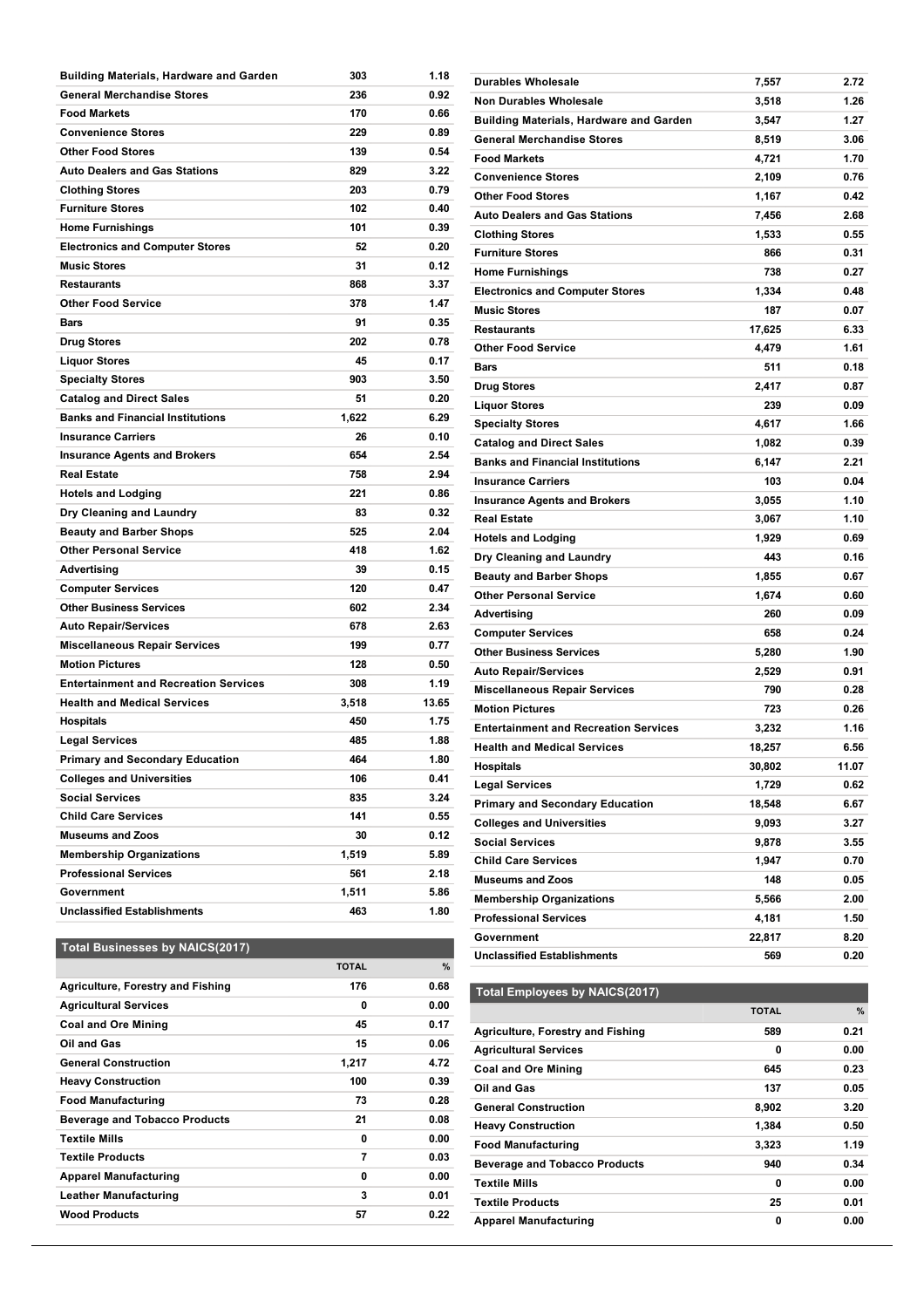| <b>Paper Manufacturing</b>                                       | 10      | 0.04         |
|------------------------------------------------------------------|---------|--------------|
| <b>Printing and Publishing</b>                                   | 53      | 0.21         |
| Chemicals                                                        | 26      | 0.10         |
| <b>Petroleum and Coal Products</b>                               | 12      | 0.05         |
| <b>Rubber and Plastics</b>                                       | 7       | 0.03         |
| Stone, Glass, and Concrete                                       | 42      | 0.16         |
| Primary Metal Manufacturing                                      | 14      | 0.05         |
| <b>Metals Fabrication</b>                                        | 114     | 0.44         |
| <b>Machinery and Equipment Manufacturing</b>                     | 56      | 0.22         |
| <b>Computers and Electronics</b>                                 | 7       | 0.03         |
| <b>Electrical Equipment and Appliances</b>                       | 9       | 0.03         |
|                                                                  | 22      | 0.09         |
| <b>Transportation Equipment</b>                                  | 32      | 0.12         |
| <b>Furniture Manufacturing</b>                                   |         |              |
| <b>Miscellaneous Manufacturing</b>                               | 94      | 0.36         |
| <b>Communications</b>                                            | 91      | 0.35         |
| Utilities                                                        | 112     | 0.43         |
| <b>Durables Wholesale</b>                                        | 595     | 2.31         |
| <b>Non Durables Wholesale</b>                                    | 171     | 0.66         |
| <b>Electronic Markets and Brokers</b>                            | 12      | 0.05         |
| <b>Motor Vehicle and Parts Dealers</b>                           | 610     | 2.37         |
| <b>Furniture and Home Furnishings</b>                            | 143     | 0.55         |
| <b>Electronics and Applicances</b>                               | 168     | 0.65         |
| <b>Building Materials, Hardware and Garden</b>                   | 293     | 1.14         |
| <b>Food and Beverage Stores</b>                                  | 492     | 1.91         |
| <b>Health and Personal Care Stores</b>                           | 339     | 1.32         |
| <b>Gasoline Stations</b>                                         | 218     | 0.85         |
| <b>Clothing and Clothing Accessories</b>                         | 266     | 1.03         |
| Sporting Goods/Hobby/Book/Music Stores                           | 226     | 0.88         |
| <b>General Merchandise Stores</b>                                | 236     | 0.92         |
|                                                                  |         |              |
| <b>Miscellaneous Store Retailers</b>                             | 490     | 1.90         |
| <b>Nonstore Retailers</b>                                        | 51      | 0.20         |
|                                                                  |         |              |
| Warehousing/Storage, Postal/Courier<br>Service                   | 171     | 0.66         |
| Publishing                                                       | 46      | 0.18         |
| <b>Software Publishers</b>                                       | 15      | 0.06         |
| <b>Motion Pictures and Video</b>                                 | 23      | 0.09         |
| <b>Movie Theaters</b>                                            | 17      | 0.07         |
| Broadcasting                                                     | 68      | 0.26         |
| <b>Data Processing/Hosting</b>                                   | 33      | 0.13         |
| <b>Other Information Services</b>                                | 87      | 0.34         |
| Banking                                                          | 1,634   | 6.34         |
| <b>Insurance Carriers</b>                                        | 678     | 2.63         |
| <b>Real Estate</b>                                               | 839     | 3.25         |
|                                                                  | 298     | 1.16         |
| <b>Rental and Leasing</b>                                        | 509     | 1.97         |
| <b>Legal Services</b>                                            |         |              |
| Accounting                                                       | 248     | 0.96         |
| <b>Agricultural and Engineering</b>                              | 159     | 0.62         |
| <b>Specialized Design</b>                                        | 60      | 0.23         |
| <b>Computer Systems Design</b>                                   | 37      | 0.14         |
| Management/Scientific/Technical<br>Consulting                    | 111     | 0.43         |
| <b>Scientific Research and Development</b>                       | 62      | 0.24         |
| <b>Advertising and Public Relations</b>                          | 60      | 0.23         |
| <b>Other Professional/Scientific/Technical</b><br>Services       | 269     | 1.04         |
| <b>Company and Enterprise Management</b>                         | 26      | 0.10         |
| <b>Administrative and Support</b>                                | 479     | 1.86         |
| <b>Waste Management and Remediation</b>                          | 66      | 0.26         |
| <b>Elementary and Secondary Schools</b>                          | 461     | 1.79         |
| <b>Colleges and Universities</b>                                 | 105     | 0.41         |
| <b>Business Schools, Computer and</b>                            |         |              |
| <b>Management Training</b><br><b>Technical and Trade Schools</b> | 5<br>14 | 0.02<br>0.05 |

**Educational Services 102 0.40**

| Leather Manufacturing                                                              | 162    | 0.06 |
|------------------------------------------------------------------------------------|--------|------|
| Wood Products                                                                      | 920    | 0.33 |
| Paper Manufacturing                                                                | 507    | 0.18 |
| Printing and Publishing                                                            | 745    | 0.27 |
| Chemicals                                                                          | 1,159  | 0.42 |
| <b>Petroleum and Coal Products</b>                                                 | 1,080  | 0.39 |
| <b>Rubber and Plastics</b>                                                         | 243    | 0.09 |
| Stone, Glass, and Concrete                                                         | 676    | 0.24 |
| Primary Metal Manufacturing                                                        | 1,499  | 0.54 |
| <b>Metals Fabrication</b>                                                          | 2,155  | 0.77 |
| <b>Machinery and Equipment Manufacturing</b>                                       | 1,246  | 0.45 |
| <b>Computers and Electronics</b>                                                   | 30     | 0.01 |
| Electrical Equipment and Appliances                                                | 297    | 0.11 |
| Transportation Equipment                                                           | 1,795  | 0.65 |
| <b>Furniture Manufacturing</b>                                                     | 242    | 0.09 |
| Miscellaneous Manufacturing                                                        | 881    | 0.32 |
| Communications                                                                     | 719    | 0.26 |
| Utilities                                                                          | 1,769  | 0.64 |
| Durables Wholesale                                                                 | 7,383  | 2.65 |
| Non Durables Wholesale                                                             | 3,225  | 1.16 |
| <b>Electronic Markets and Brokers</b>                                              | 384    | 0.14 |
| Motor Vehicle and Parts Dealers                                                    | 5,878  | 2.11 |
| <b>Furniture and Home Furnishings</b>                                              | 1,191  | 0.43 |
| <b>Electronics and Applicances</b>                                                 | 2,194  | 0.79 |
| Building Materials, Hardware and Garden                                            | 3,502  | 1.26 |
| Food and Beverage Stores                                                           | 7,428  | 2.67 |
| Health and Personal Care Stores                                                    | 3,180  | 1.14 |
|                                                                                    |        |      |
| <b>Gasoline Stations</b>                                                           | 1,574  | 0.57 |
| Clothing and Clothing Accessories                                                  | 1,879  | 0.68 |
| Sporting Goods/Hobby/Book/Music Stores                                             | 1,215  | 0.44 |
| General Merchandise Stores                                                         | 8,519  | 3.06 |
| <b>Miscellaneous Store Retailers</b>                                               | 2,376  | 0.85 |
| <b>Nonstore Retailers</b>                                                          | 1,082  | 0.39 |
| Warehousing/Storage, Postal/Courier<br>Service                                     | 1,757  | 0.63 |
| Publishing                                                                         | 1,004  | 0.36 |
| Software Publishers                                                                | 135    | 0.05 |
| Motion Pictures and Video                                                          | 314    | 0.11 |
| <b>Movie Theaters</b>                                                              | 301    | 0.11 |
| Broadcasting                                                                       | 1,183  | 0.43 |
| Data Processing/Hosting                                                            | 161    | 0.06 |
| <b>Other Information Services</b>                                                  | 1,134  | 0.41 |
| Banking                                                                            | 5,830  | 2.10 |
| <b>Insurance Carriers</b>                                                          | 3,147  | 1.13 |
| Real Estate                                                                        | 3,192  | 1.15 |
| <b>Rental and Leasing</b>                                                          | 1,378  | 0.50 |
| <b>Legal Services</b>                                                              | 1,837  | 0.66 |
| Accounting                                                                         | 1,320  | 0.47 |
| <b>Agricultural and Engineering</b>                                                | 1,426  | 0.51 |
| Specialized Design                                                                 | 169    | 0.06 |
| Computer Systems Design                                                            | 194    | 0.07 |
| Management/Scientific/Technical<br>Consulting                                      | 861    | 0.31 |
|                                                                                    | 563    |      |
| <b>Scientific Research and Development</b>                                         | 515    | 0.20 |
| <b>Advertising and Public Relations</b><br>Other Professional/Scientific/Technical |        | 0.19 |
| Services                                                                           | 1,141  | 0.41 |
| <b>Company and Enterprise Management</b>                                           | 456    | 0.16 |
| <b>Administrative and Support</b>                                                  | 4,041  | 1.45 |
| Waste Management and Remediation                                                   | 660    | 0.24 |
| <b>Elementary and Secondary Schools</b>                                            | 18,527 | 6.66 |
| Colleges and Universities                                                          | 9,075  | 3.26 |
|                                                                                    |        |      |

**Management Training <sup>64</sup> 0.02**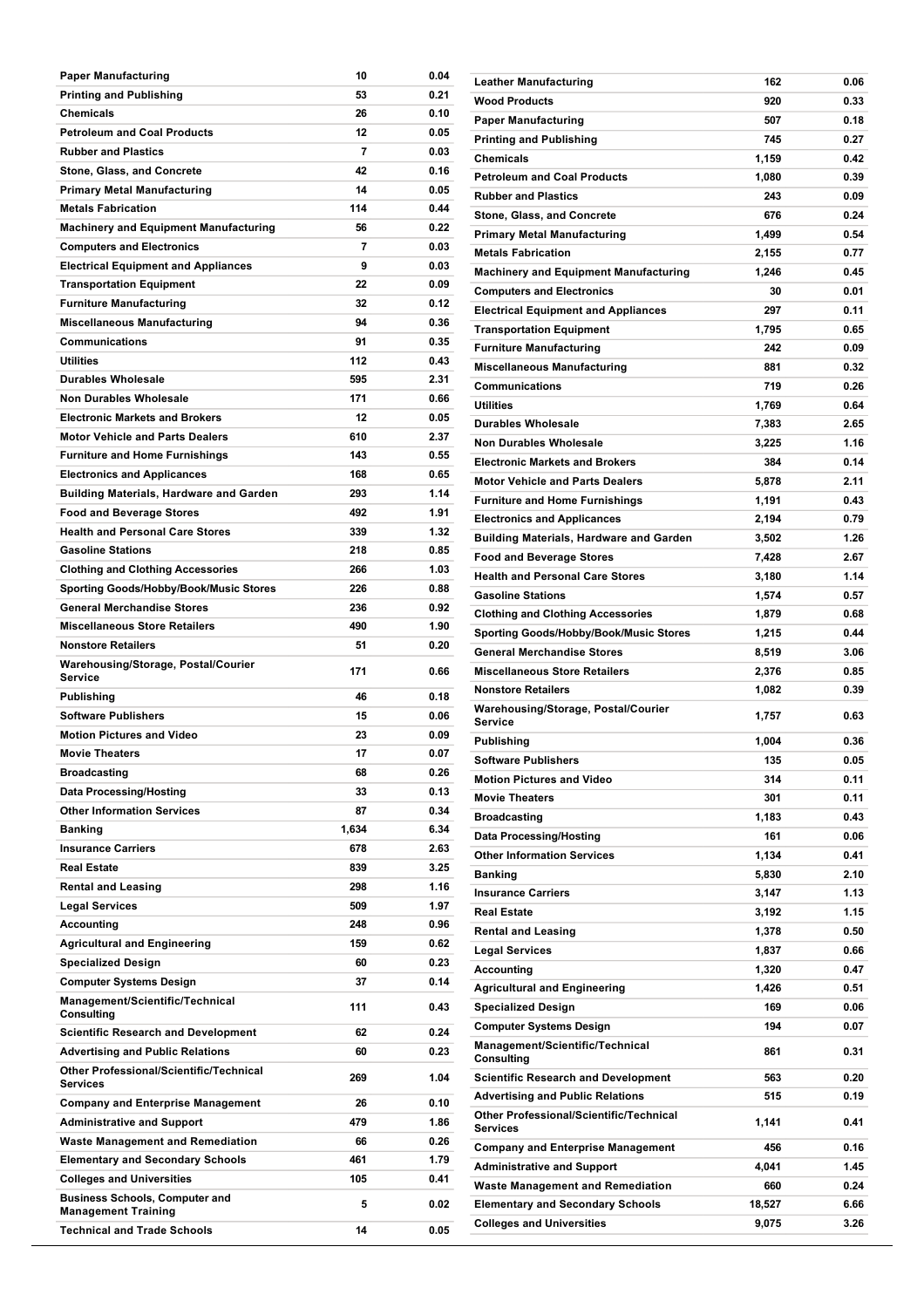| <b>Educational Services</b>                       | 102   | 0.40 |
|---------------------------------------------------|-------|------|
| <b>Physician Offices</b>                          | 1,467 | 5.69 |
| <b>Dental Offices</b>                             | 290   | 1.13 |
| <b>Other Health Practicioners</b>                 | 1,694 | 6.57 |
| <b>Outpatient Care</b>                            | 188   | 0.73 |
| <b>Medical and Diagnostic Laboratories</b>        | 27    | 0.10 |
| <b>Home Health Care Services</b>                  | 135   | 0.52 |
| <b>Ambulatory Services</b>                        | 130   | 0.50 |
| <b>General Medical and Surgical Hospitals</b>     | 32    | 0.12 |
| <b>Psychiatric and Substance Abuse Hospitals</b>  | 49    | 0.19 |
| <b>Other Hospitals</b>                            | 3     | 0.01 |
| <b>Nursing and Residential Care</b>               | 147   | 0.57 |
| <b>Individual and Family Services</b>             | 473   | 1.84 |
| <b>Community Relief Services</b>                  | 20    | 0.08 |
| <b>Vocational Rehabilitation</b>                  | 65    | 0.25 |
| <b>Child Care Services</b>                        | 141   | 0.55 |
| Performing Arts                                   | 19    | 0.07 |
| <b>Spectator Sports</b>                           | 10    | 0.04 |
| <b>Performing Arts/Sports Promoters</b>           | 7     | 0.03 |
| <b>Agents and Managers</b>                        | 1     | 0.00 |
| <b>Indpendent Artists/Writers/Performers</b>      | 17    | 0.07 |
| <b>Museums, Zoos, Historical Sites</b>            | 68    | 0.26 |
| Amusement, Gambling, and Recreation               | 107   | 0.42 |
| <b>Fitness Centers</b>                            | 77    | 0.30 |
| <b>Accomodations</b>                              | 221   | 0.86 |
| <b>Food Services and Drinking Places</b>          | 1.354 | 5.25 |
| <b>Repair and Maintenance Services</b>            | 664   | 2.58 |
| <b>Personal Care Services</b>                     | 820   | 3.18 |
| <b>Death Care Services</b>                        | 162   | 0.63 |
| <b>Religious/Civic/Professional Organizations</b> | 1,626 | 6.31 |
| <b>Public Administration</b>                      | 1,514 | 5.87 |
|                                                   |       |      |

| <b>Business Schools, Computer and</b><br><b>Management Training</b> | 64     | 0.02 |
|---------------------------------------------------------------------|--------|------|
| <b>Technical and Trade Schools</b>                                  | 3,907  | 1.40 |
| <b>Educational Services</b>                                         | 761    | 0.27 |
| <b>Physician Offices</b>                                            | 10,289 | 3.70 |
| <b>Dental Offices</b>                                               | 1,536  | 0.55 |
| <b>Other Health Practicioners</b>                                   | 3,587  | 1.29 |
| <b>Outpatient Care</b>                                              | 3,418  | 1.23 |
| <b>Medical and Diagnostic Laboratories</b>                          | 672    | 0.24 |
| <b>Home Health Care Services</b>                                    | 7,260  | 2.61 |
| <b>Ambulatory Services</b>                                          | 2,428  | 0.87 |
| <b>General Medical and Surgical Hospitals</b>                       | 14,392 | 5.17 |
| <b>Psychiatric and Substance Abuse Hospitals</b>                    | 1,384  | 0.50 |
| <b>Other Hospitals</b>                                              | 1,030  | 0.37 |
| <b>Nursing and Residential Care</b>                                 | 6,210  | 2.23 |
| <b>Individual and Family Services</b>                               | 3,657  | 1.31 |
| <b>Community Relief Services</b>                                    | 108    | 0.04 |
| <b>Vocational Rehabilitation</b>                                    | 2,671  | 0.96 |
| <b>Child Care Services</b>                                          | 1,947  | 0.70 |
| <b>Performing Arts</b>                                              | 74     | 0.03 |
| <b>Spectator Sports</b>                                             | 70     | 0.03 |
| <b>Performing Arts/Sports Promoters</b>                             | 26     | 0.01 |
| <b>Agents and Managers</b>                                          | 3      | 0.00 |
| <b>Indpendent Artists/Writers/Performers</b>                        | 40     | 0.01 |
| <b>Museums, Zoos, Historical Sites</b>                              | 706    | 0.25 |
| Amusement, Gambling, and Recreation                                 | 1,885  | 0.68 |
| <b>Fitness Centers</b>                                              | 443    | 0.16 |
| <b>Accomodations</b>                                                | 1,929  | 0.69 |
| <b>Food Services and Drinking Places</b>                            | 22,883 | 8.22 |
| <b>Repair and Maintenance Services</b>                              | 2,881  | 1.04 |
| <b>Personal Care Services</b>                                       | 2,986  | 1.07 |
| <b>Death Care Services</b>                                          | 662    | 0.24 |
| Religious/Civic/Professional Organizations                          | 6.976  | 2.51 |

## **Total Employees by Occupation(2017)**

|                                                               | <b>TOTAL</b> | %     |
|---------------------------------------------------------------|--------------|-------|
| <b>Executive, Managers, and Administrators</b>                | 23,329       | 8.38  |
| <b>Protective Services</b>                                    | 5,545        | 1.99  |
| Farming, Forestry, and Fishing                                | 397          | 0.14  |
| <b>Business and Financial Operations</b>                      | 7,728        | 2.78  |
| <b>Computer and mathematical occupations</b>                  | 2.743        | 0.99  |
| Architecture and engineering                                  | 2,785        | 1.00  |
| Life/Physical/Social Science occupations                      | 1.322        | 0.48  |
| <b>Community and Social Services</b>                          | 5,289        | 1.90  |
| Legal                                                         | 2,073        | 0.75  |
| <b>Education/Training/Library</b>                             | 18,805       | 6.76  |
| <b>Health Diagnosing and Treating</b><br><b>Practitioners</b> | 17,502       | 6.29  |
| <b>Health Technologists/Technicians</b>                       | 8,348        | 3.00  |
| <b>Healthcare support</b>                                     | 9.962        | 3.58  |
| <b>Food Preparation/Serving</b>                               | 16,008       | 5.75  |
| <b>Building and Grounds maintenance</b>                       | 9.530        | 3.43  |
| Personal care and service                                     | 11.098       | 3.99  |
| Sales                                                         | 31.607       | 11.36 |
| <b>Office and Administrative support</b>                      | 40,765       | 14.65 |
| <b>Construction and Extraction</b>                            | 15,325       | 5.51  |
| Installation/Maintenance and Repair<br>workers                | 9.609        | 3.45  |
| <b>Production Workers</b>                                     | 17,434       | 6.27  |
| <b>Transportation Workers</b>                                 | 10,733       | 3.86  |
| <b>Material Moving</b>                                        | 7,584        | 2.73  |
|                                                               |              |       |